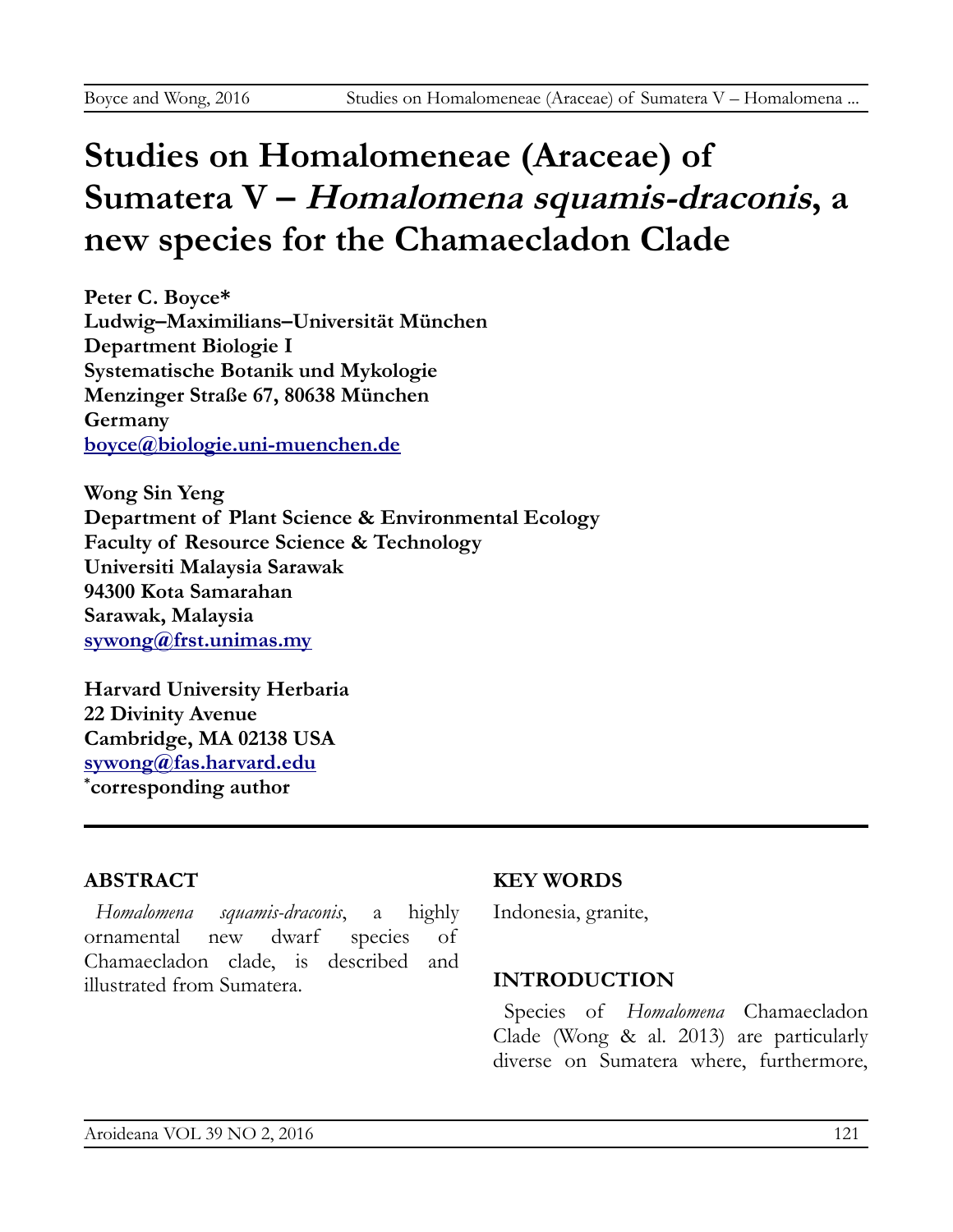there occur several species made highly ornamental by virtue of elaborately embellished leaf blades and petioles (Boyce & Wong 2016). In recent years a significant increase in interest in ornamental Asian aroids has resulted in many species being collected and brought into cultivation. Given the richness of the aroid flora of Asia it is unsurprising that a significant percentage of the plants being introduced has turned out to be taxonomically novel. One such species, traded commercially under the name 'Dragon Scales' is here described as new to science.

Dimensions in the descriptions are derived from fertile (i.e., mature) plants. Seedlings have overall smaller measurements.

## **Homalomena squamis-draconis** S. Y. Wong & P. C. Boyce, **sp. nov**.

Holotype: Indonesia, Sumatera, locality withheld for conservation purposes, *Keisuke Hase AR-5343* (holotype ANDA!; isotype SAR – alcohol!). **Figure 1.**

# **Diagnosis**

*Homalomena squamis-draconis* is most similar to *H. mobula* differing by the smaller  $(6-10 \times 2.5-5$  cm vs ca 20 cm  $\times$  7 cm), tessellate-veined (vs rugose) leaf blades, crispulate-crested petioles and primary veins (vs petioles and major veins rugose), the shorter (1.5 cm vs 2 cm long) spathe with bright green (vs reddish brown) exterior and shiny bright green (vs shiny deep red) interior, by the shorter  $(1 \text{ cm vs } 2 \text{ cm})$ , stipitate (vs sessile) spadix, pale green (vs greenish with very dense reddish speckling) ovaries, and stoutly-conic blunt (vs slender tapering-conic, pointed) staminate flower zone.

# **Description**

Lithophytic rosette-forming herb to ca 7 cm tall and 15 cm across. **Stem** highly condensed, in older plants epigeal and creeping to ca 3 cm, ca 1 cm diam., modules pleionanthic; internodes obscured by overlapping leaf bases, not conspicuous. **Leaves** several together (up to ca 9 per stem); **petiole** stoutly sub-terete, dorsally narrowly canaliculate, 1.5–3 cm long, ca 4 mm diam., ca 1/4 length of blade, sheathing in lower 1/3, coarsely glandular-asperous in sinuous crests, pale green; **petiolar sheath** adnate to petiole, 1–1.5 cm long, wings triangular spread wide, reflexing in older petioles, with margins somewhat undulatehyaline, greenish white; **blade** ellipticlanceolate to oblong elliptic, stiffly leathery, 6–10 cm long x 2.5–5 cm wide, bright medium to deep green adaxially, somewhat crystalline pale green abaxially, base rounded, truncate to broadly cuneate, tip acute and apiculate for ca 1 mm, margins with a ca 1 mm wide crispulate-undulate hyaline margin; **midrib** slightly impressed adaxially, prominently raised abaxially and there ornamented with slightly sinuous crystalline-textured longitudinal crispulate crests; **primary lateral** veins ca 5 on each side diverging at ca 45º from midrib, impressed adaxially, raised and glandular-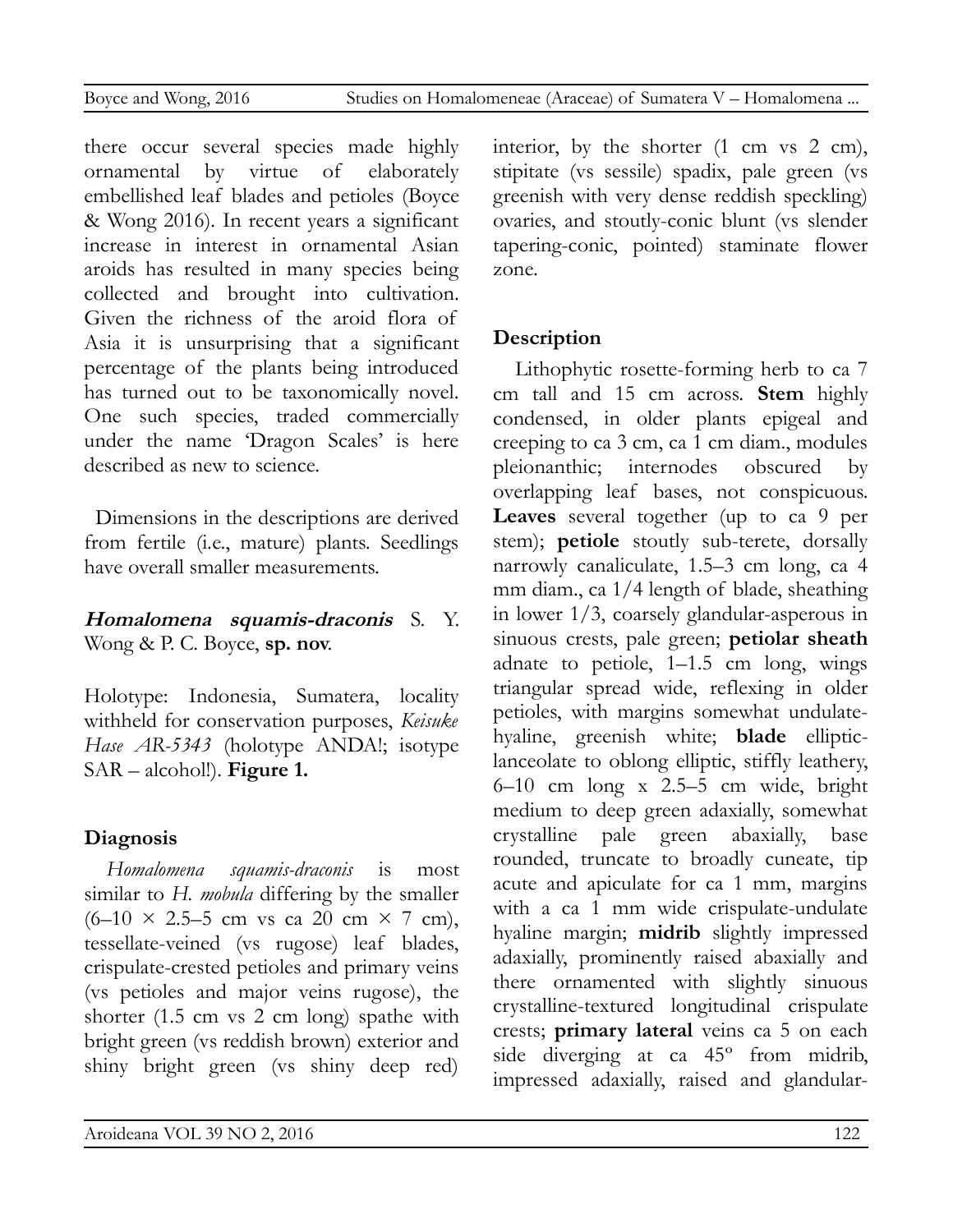

**Figure 1. Homalomena squamis-draconis** P. C. Boyce & S. Y. Wong **A.** & **B.** Plants in habitat on moss-covered granite boulders. **C.** Detail of emerging leaf blade. **D.** Mid-rib, abaxial leaf blade. **E.** Detail of hyaline margin leaf blade. **F. & G.** Inflorescence at pistillate anthesis. **H.**  Spadix at pistillate anthesis, nearside portion of spathe artificially removed. **A–H** from *AR–5243*. Images A – C © Hase Keisuke, used with permission; images D – H © P.C. Boyce.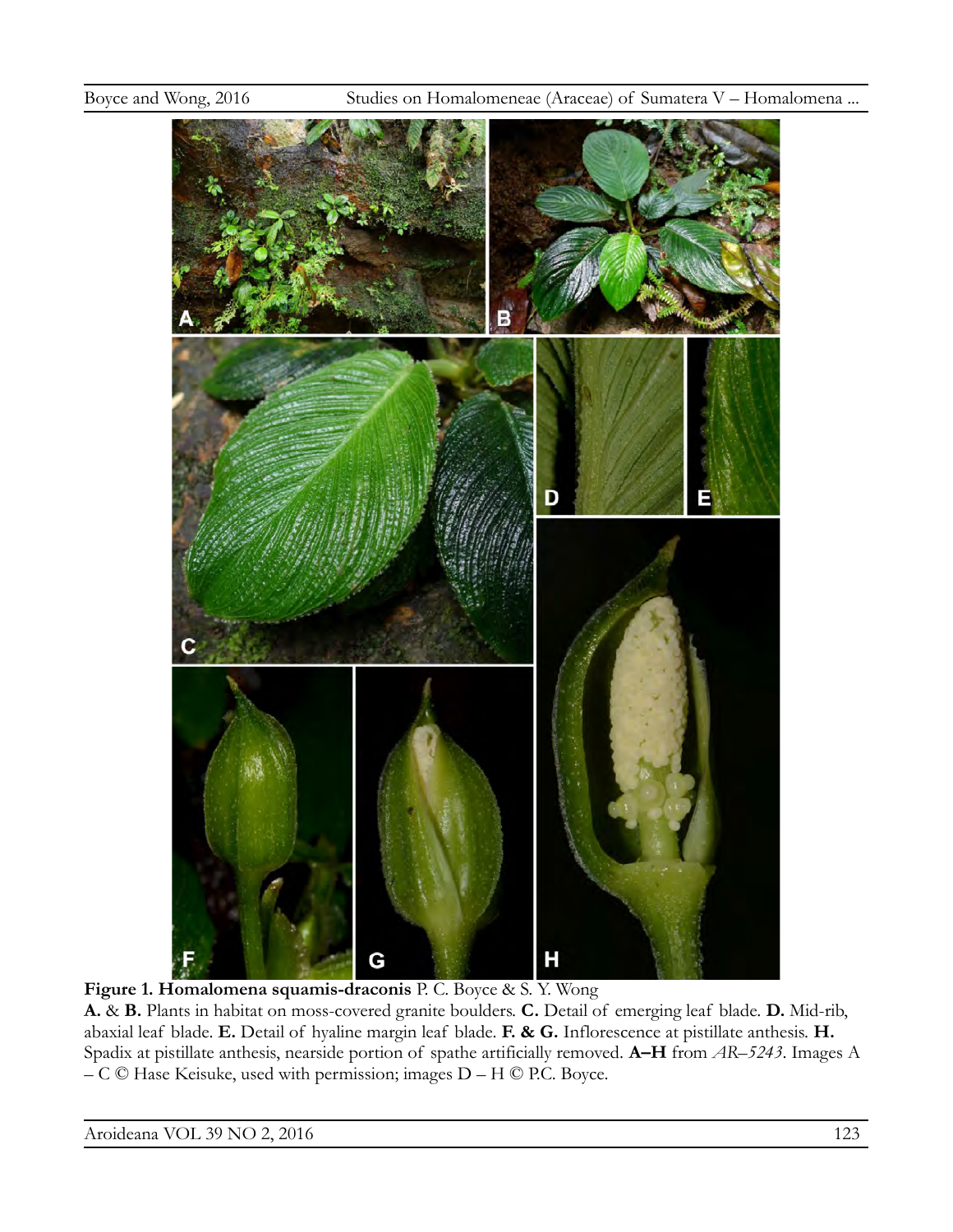asperous abaxially; **interprimaries** finer and more or less regularly alternating with primaries; **secondary veins** arising from mid-rib and from primaries, dark-pellucid (especially visible on abaxial surface); **tertiary veins** a raised tessellate reticulum, conspicuously raised adaxially. **Inflorescence** up to 3 together in a synflorescence, without detectable odour, opening sequentially, peduncle semi-erect at anthesis, later declinate; **peduncle** slender, ca 2 cm long, 1 mm diam., inserted basally on spathe, glandular-asperous, medium green. **Spathe** ca 1.5 cm long, ca 5 mm wide across base, not constricted, externally longitudinally sharply ribbed, glandularasperous, bright green, interior shiny bright green, apex blunt with a terminal mucro to 1 mm long, spathe inflating at anthesis and opening by a very narrow distal slit, later closing and enclosing spadix. **Spadix** up to 1 cm long  $\times$  3 mm diam., fertile to tip, stipitate; **stipe** cylindrical, base slightly flaring, ca 2 mm long, 1 mm in diam., pale green; **pistillate flower zone** ca 1 mm long; **pistils** few, in one or two incomplete whorls, depressed-globose, ca 1 mm tall × 0.7–0.8 mm diam., greenish white, stylar region slightly tinged yellowish; **stigma** sessile, 0.2–0.3 mm diam., producing a large droplet at anthesis; **pistillate flowers** mostly each associated with one staminode, this almost spherical sessile, ca 0.3 mm diam., waxy white; **suprapistillar interstice** absent, although naked spadix axis visible between pistillate flowers and start of staminate flowers; **staminate flower zone** ca 7 mm long, stout-conic, apex blunt; **staminate flowers** densely arranged, each consisting of  $2 - 3$  stamens, the cae ellipsoid, ca  $0.3$  mm long  $\times$  ca  $0.4$  mm wide, cream, terminal part somewhat translucent, thecae opening by a wide terminal pore; pollen powdery. **Fruiting spathe** declinate by flexing of basal portion of peduncle, dark green. **Fruits** and **seeds** not observed.

*Ecology* — *Homalomena squamis-draconis* occurs lithophytically on vertical muddy, moss-covered granite river banks under humid hill forest.

*Distribution* — Sumatera. Owing to the considerable decorative qualities displayed by *H. squamis-draconis* the precise location is withheld to prevent commercial collection.

*Etymology* — The trivial epithet is devised from a Latinized form of the commercial name 'Dragon's Scales', combining *draco*, a dragon (genitive singular*, dracōnis*), and scales – *squamata*, treated as a noun in apposition, hence *squamis-draconis* – "with scales of a dragon".

*Notes* — *Homalomena squamis-draconis* is an extraordinary species, perhaps surpassed only by *Homalomena mobula* P.C. Boyce & S.Y. Wong as one of the most distinctive and ornamentally striking *Homalomena* species yet described. The texture of the upper surface of the leaf blade is remarkable owing to the combination of raised tessellate secondary venation and impressed primary lateral veins, embellished by the undulate-crispulate hyaline margin to the blade, and abaxially the rugose-alate mid-rib.